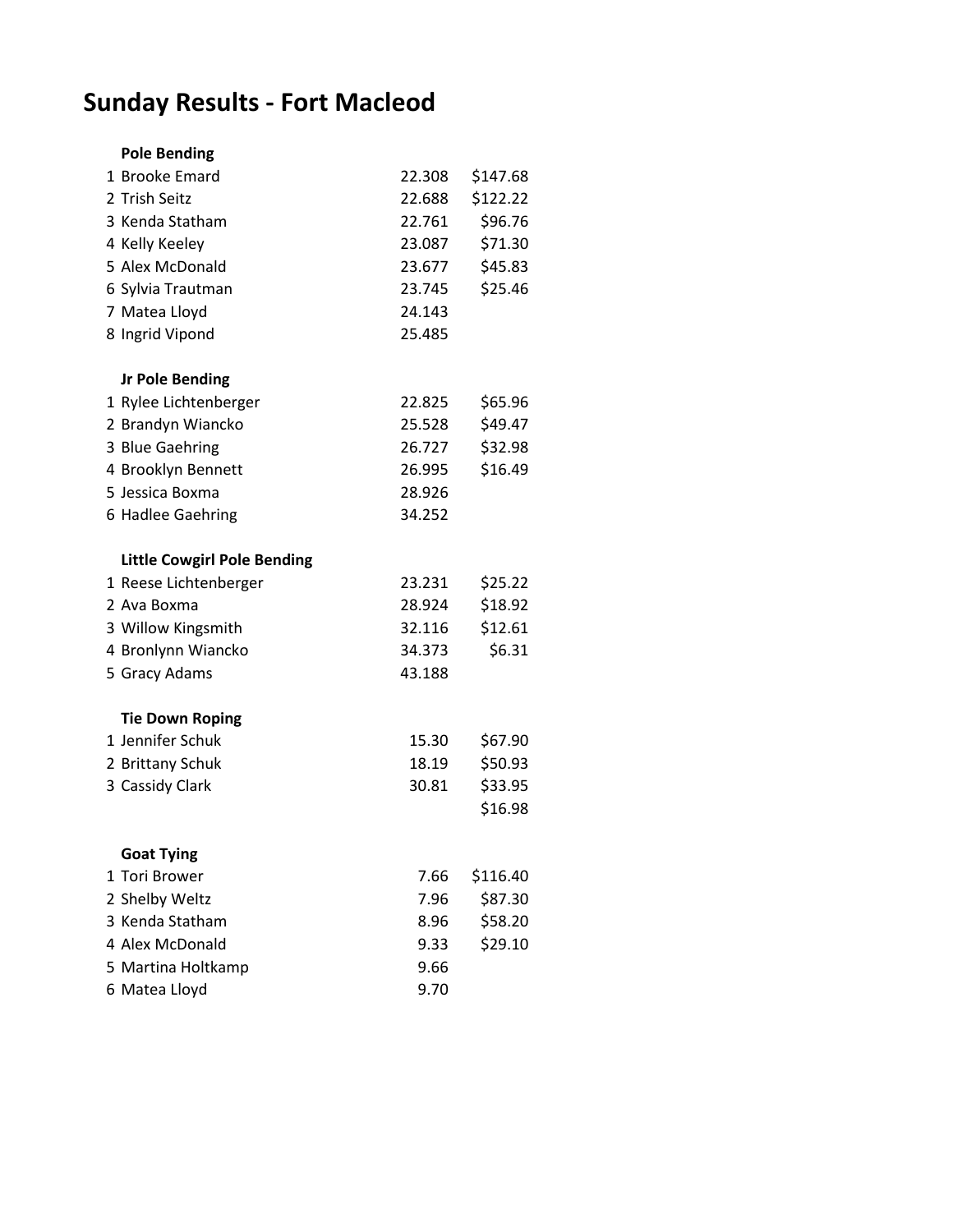| Jr Goat Tying                               |        |          |
|---------------------------------------------|--------|----------|
| 1 Rylee Lichtenberger                       | 10.17  | \$60.14  |
| 2 Jessica Boxma                             | 10.43  | \$45.11  |
| 3 Brandyn Wiancko                           | 12.73  | \$30.07  |
| 4 Brooklyn Bennett                          | 15.30  | \$15.04  |
| 5 Hadlee Gaehring                           | 15.73  |          |
| 6 Blue Gaehring                             | 15.80  |          |
|                                             |        |          |
| <b>Team Roping</b>                          |        |          |
| 1 Jodi Savage / Kenda Statham               | 9.10   | \$189.88 |
| 2 Kaylin Powlic / Brittany Schuk            | 10.10  | \$157.14 |
| 3 Danita Harrish / Cassidy Clark            | 14.52  | \$124.40 |
| 4 Kashley Seitz / Cassidy Clark             | 23.40  | \$91.67  |
| 5 Jamie Pearce / Katie Schuk                | 23.72  | \$58.93  |
|                                             |        | \$32.74  |
|                                             |        |          |
| <b>Barrel Racing</b>                        |        |          |
| 1 Judy Goodine                              | 16.007 | \$189.88 |
| 2 Connie Lemoine                            | 16.125 | \$157.14 |
| 3 Hunter Prive                              | 16.412 | \$124.40 |
| 4 Alex McDonald                             | 16.425 | \$91.67  |
| 5 Kenda Statham                             | 16.438 | \$58.93  |
| 6 Jamie Pearce                              | 16.496 | \$32.74  |
| 7 Rorie Perrott                             | 16.581 |          |
| 8 Brenda Knight                             | 16.691 |          |
|                                             |        |          |
| <b>Jr Barrel Racing</b><br>1 Julia Holtkamp | 16.666 | \$71.78  |
| 2 Jessica Boxma                             | 16.731 | \$53.84  |
| 3 Hayley McGovern                           | 16.884 | \$35.89  |
| 4 Blue Gaehring                             | 17.361 | \$17.95  |
| 5 Hadlee Gaehring                           | 18.551 |          |
| 6 Jordan Schooley                           | 19.251 |          |
|                                             |        |          |
| <b>Little Cowgirl Barrel Racing</b>         |        |          |
| 1 Willow Kingsmith                          | 16.840 | \$29.10  |
| 2 Reese Lichtenberger                       | 17.086 | \$21.83  |
| 3 Ava Boxma                                 | 21.387 | \$14.55  |
| 4 Gracy Adams                               | 21.813 | \$7.28   |
| 5 Bronlynn Wiancko                          | 24.874 |          |